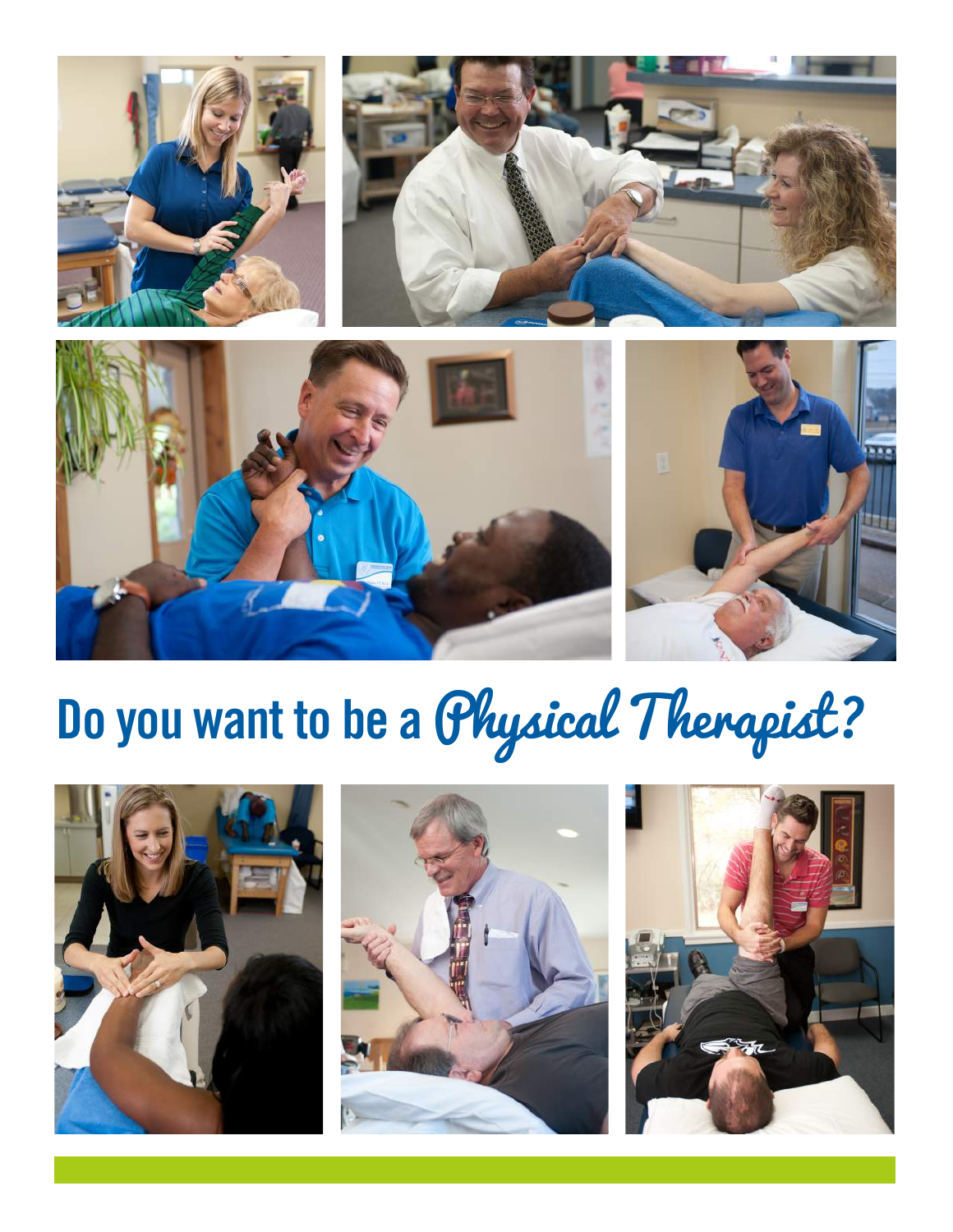# **GENERAL OVERVIEW**

*NOTE: The following information was obtained verbatim from the American Physical Therapy Associations website. Learn more at https://www.apta.org/AboutPTs/.*

#### **WHO ARE PHYSICAL THERAPISTS?**

Physical therapists (PTs) are highly-educated, licensed health care professionals who can help patients reduce pain and improve or restore mobility - in many cases without expensive surgery and often reducing the need for long-term use of prescription medications and their side effects. Physical therapists can teach patients how to prevent or manage their condition so that they will achieve long-term health benefits. PTs examine each individual and develop a plan, using treatment techniques to promote the ability to move, reduce pain, restore function, and prevent disability. In addition, PTs work with individuals to prevent the loss of mobility before it occurs by developing fitness- and wellness-oriented programs for healthier and more active lifestyles. Physical therapists provide care for people in a variety of settings, including hospitals, private practices, outpatient clinics, home health agencies, schools, sports and fitness facilities, work settings, and nursing homes. State licensure is required in each state in which a physical therapist practices.

#### **WHAT DO PHYSICAL THERAPISTS EARN?**

More than 204,000 physical therapists are licensed in the United States today. The median salary for a physical therapist is \$85,000. Salaries vary based on position, years of experience, degree of education, geographic location, and practice setting. (Source: APTA 2013 Median Income of Physical Therapists Summary Report.)

#### **WHERE DO PHYSICAL THERAPISTS PRACTICE?**

Although many physical therapists practice in hospitals, more than 80 percent practice in:

- Outpatient clinics or offices
- Inpatient rehabilitation facilities
- Skilled nursing, extended care, or subacute facilities
- Homes
- Education or research centers
- Schools
- Hospices
- Industrial, workplace, or other occupational environments
- Fitness centers and sports training facilities

#### **WHAT ARE THE EDUCATIONAL REQUIREMENTS FOR BECOMING A PT?**

All physical therapists must receive a graduate degree from an accredited physical therapist program before taking the national licensure exam that allows them to practice. Physical therapists have the most specialized education to help people restore and improve motion.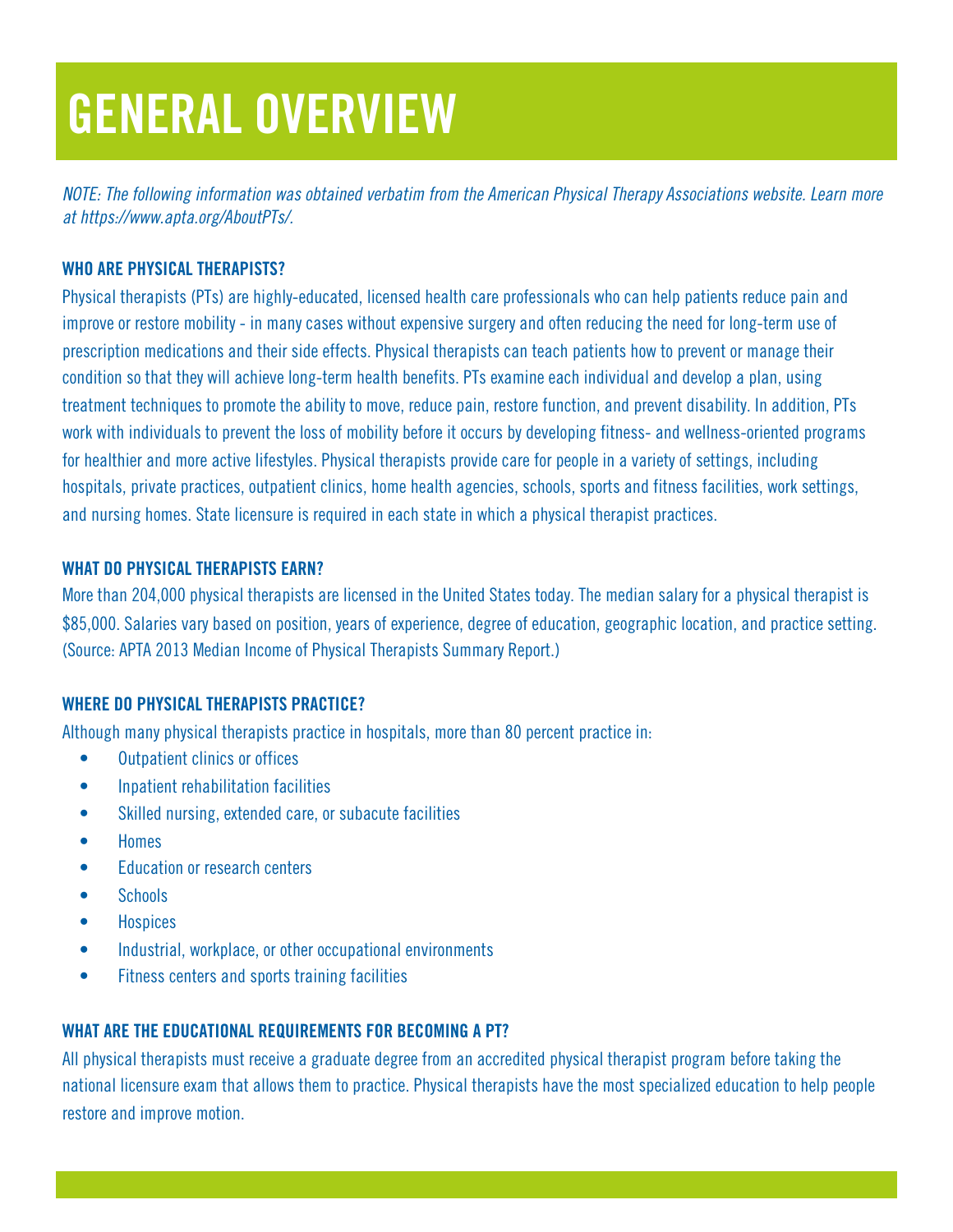Today's physical therapist is required to complete a graduate degree - either a masters or clinical doctorate - from an accredited education program. A growing majority of programs offer the Doctor of Physical Therapy (DPT) degree. Currently, 199 colleges and universities nationwide support 212 accredited professional physical therapist education programs; 96% now offer the DPT and the remaining programs are planning to convert.

#### **What Are the Licensure Requirements for Becoming a PT?**

After graduation, candidates must pass a state-administered national exam. Other requirements for physical therapy practice vary from state to state according to physical therapy practice acts or state regulations governing physical therapy.

#### **What is the Employment Outlook for Physical Therapy?**

There is a high demand for physical therapists in the workforce. According to the Bureau of Labor Statistics, employment of physical therapists is expected to grow by 36 percent from 2012 to 2022, much faster than the average for all occupations. While demand for physical therapists varies by geographical region and area of practice, the unemployment rates are low across the country. The need for physical therapists is expected to remain strong into the foreseeable future as the US population ages and the demand for physical therapy services grows.

## **THE ROLE OF A PHYSICAL THERAPIST**

Physical therapists (PTs) are health care professionals who diagnose and treat individuals of all ages, from newborns to the very oldest, who have medical problems or other health-related conditions that limit their abilities to move and perform functional activities in their daily lives.

PTs examine each individual and develop a plan using treatment techniques to promote the ability to move, reduce pain, restore function, and prevent disability. In addition, PTs work with individuals to prevent the loss of mobility before it occurs by developing fitness- and wellness-oriented programs for healthier and more active lifestyles.

Physical therapists provide care for people in a variety of settings, including hospitals, private practices, outpatient clinics, home health agencies, schools, sports and fitness facilities, work settings, and nursing homes. State licensure is required in each state in which a physical therapist practices.

#### **The Physical Therapy Profession:**

Physical therapy is a dynamic profession with an established theoretical and scientific base and widespread clinical applications in the restoration, maintenance, and promotion of optimal physical function. Physical therapists:

- Diagnose and manage movement dysfunction and enhance physical and functional abilities.
- Restore, maintain, and promote not only optimal physical function but optimal wellness and fitness and optimal quality of life as it relates to movement and health
- Prevent the onset, symptoms, and progression of impairments, functional limitations, and disabilities that may result
- from diseases, disorders, conditions, or injuries.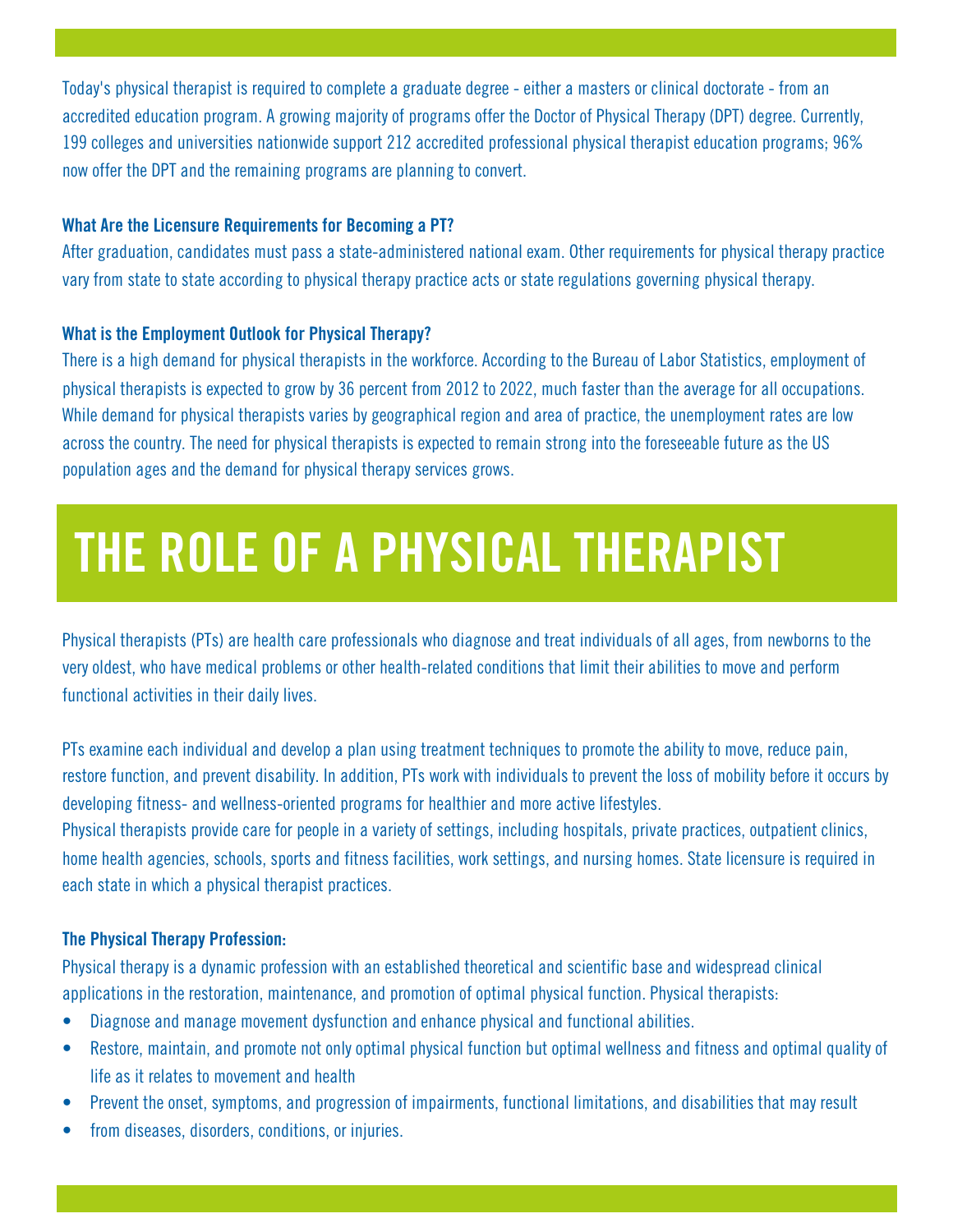The terms "physical therapy" and "physiotherapy," and the terms "physical therapist" and "physiotherapist," are synonymous.

As essential participants in the health care delivery system, physical therapists assume leadership roles in rehabilitation; in prevention, health maintenance, and programs that promote health, wellness, and fitness; and in professional and community organizations. Physical therapists also play important roles both in developing standards for physical therapist practice and in developing health care policy to ensure availability, accessibility, and optimal delivery of health care services. Physical therapy is covered by federal, state, and private insurance plans. Physical therapists' services have a positive impact on healthrelated quality of life.

As clinicians, physical therapists engage in an examination process that includes:

- Taking the patient/client history
- Conducting a systems review
- Performing tests and measures to identify potential and existing problems.

To establish diagnoses, prognoses, and plans of care, physical therapists perform evaluations, synthesizing the examination data and determining whether the problems to be addressed are within the scope of physical therapist practice. Based on their judgments about diagnoses and prognoses and based on patient/client goals, physical therapists:

- Provide interventions (the interactions and procedures used in managing and instructing patients/clients), their judgments about diagnoses and prognoses and based on patient/client goals, physical therapists:
- Provide interventions (the interactions and procedures used in managing and instructing patients/clients),
- Conduct re-examinations,
- Modify interventions as necessary to achieve anticipated goals and expected outcomes, and
- Develop and implement discharge plans.

Physical therapy can be provided only by qualified physical therapists (PTs) or by physical therapist assistants (PTAs) working under the supervision of a physical therapist.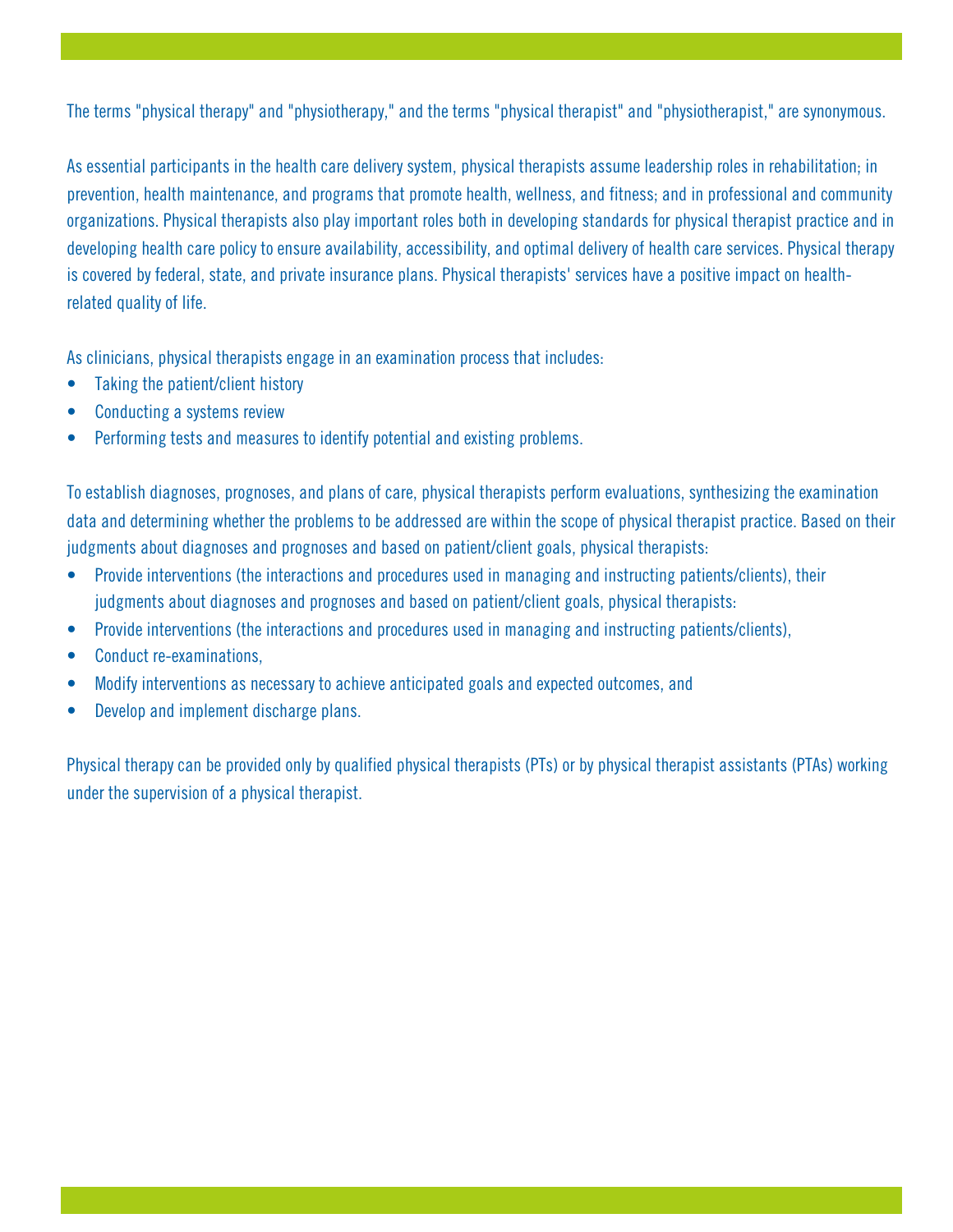# **Physical Therapist (PT) Education**

**Physical therapist (PT)** professional education refers to the didactic and clinical education that prepares graduates for entry into practice of physical therapy. Education for the advancement of practicing physical therapists is termed postprofessional.

#### **Mission of Physical Therapist Professional Education**

The mission of PT professional education is to graduate knowledgeable, service-oriented, self-assured, adaptable, reflective practitioners who, by virtue of critical and integrative thinking, lifelong learning, and ethical values, render independent judgments concerning patient/client needs that are supported by evidence; promote the health of the patient or client; and enhance the professional, contextual, and collaborative foundations for practice. These practitioners contribute to society and the profession through practice, teaching, administration, and the discovery and application of new knowledge about physical therapy experiences of sufficient excellence and breadth to allow the acquisition and application of essential knowledge, skills, and behaviors as applied to the practice of physical therapy. Learning experiences are provided under the guidance and supervision of competent faculty, in both the classroom and the clinic.

#### **Physical Therapist Degree**

Professional (entry-level) physical therapist education programs in the United States only offer the **Doctor of Physical Therapy (DPT) degree** to all new students who enroll. The **Master of Physical Therapy (MPT) and Master of Science in Physical Therapy (MSPT) degree**s are no longer offered to any new students in the United States. To practice as a physical therapist in the US, you must earn a physical therapist degree from a [CAPTE](http://www.capteonline.org/Home.aspx)- accredited physical therapist education program and pass a state licensure exam.

#### **Curriculum**

The length of professional DPT programs is typically 3 years. Primary content areas in the curriculum may include, but are not limited to, biology/anatomy, cellular histology, physiology, exercise physiology, biomechanics, kinesiology, neuroscience, pharmacology, pathology, behavioral sciences, communication, ethics/values, management sciences, finance, sociology, clinical reasoning, evidence-based practice, cardiovascular and pulmonary, endocrine and metabolic, and musculoskeletal. Eighty percent (80%) of the DPT curriculum comprises classroom (didactic) and lab study and the remaining 20 percent (20%) is dedicated to clinical education. PT students spend on average 27.5 weeks in their final clinical experience.

**Bachelor's Degree Required?** Most physical therapist education programs require applicants to earn a bachelor's degree prior to admission into the professional DPT program. Other programs offer a 3+3 curricular format in which 3 years of specific pre-professional (undergraduate/pre-PT) courses must be taken before the student can advance into a 3-year professional DPT program.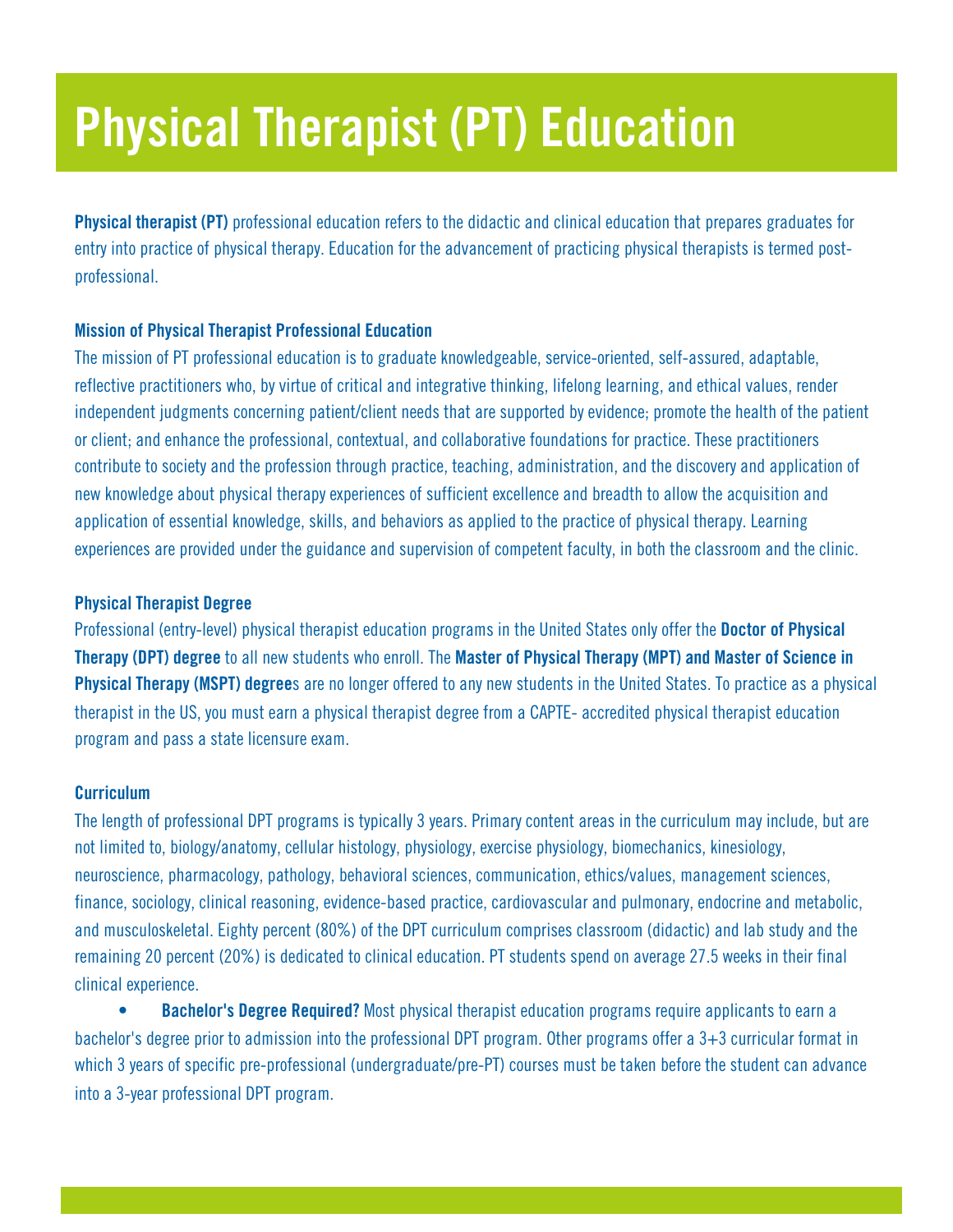**Freshmen Entry** - A few programs recruit all or a portion of students directly from high school into a guaranteed admissions program. High school students accepted into these programs can automatically advance into the professional phase of the PT program pending the completion of specific undergraduate courses and any other stated contingencies (eg, minimum GPA).

Bachelor's degree requirements (key code A4) and freshmen entry (key code A2) programs are identified on the [Accredited PT & PTA Programs Directory.](https://www.apta.org/ProspectiveStudents/Programs/)

#### **Choosing the Right Program**

It is extremely important that you attend a DPT program accredited by CAPTE and will only be able to sit for the licensure exam if you have graduated from a CAPTE-accredited program. Without a license you will be unable to practice. Check APTA's [accredited programs directory](https://www.apta.org/ProspectiveStudents/Programs/) and the [Physical Therapist Centralized Application Service](http://www.ptcas.org/Directory/)  [\(PTCAS\)](http://www.ptcas.org/Directory/) websites for a list and descriptions of DPT education programs.

A visit to one or more programs is also a valuable means for selecting the programs that best meet your educational goals and personal needs. You should consider a variety of factors when researching DPT education programs:

- Program structure and curriculum
- Types of clinical education and training opportunities
- Faculty composition and cohesiveness (years working together)
- Student demographics
- Facilities (eg, classrooms and labs)
- Campus setting (eg, rural, urban, suburban)
- Geographic location and distance from home/family
- Size of the university
- Size of PT program's entering class
- Licensure pass rates
- Employment rates
- Degree awarded
- Length of program
- Admission requirements

Cost and financial aid opportunities:

- Extracurricular activities
- Cost and financial aid opportunities
- **Extracurricular activities**

In an effort to compare the above factors, you may wish to:

- Contact current students and recent graduates of the program
- Interview employers who hire graduates and ask about program strengths and weaknesses

#### **Ranking**

APTA does not rank DPT education programs. Programs are accredited by [CAPTE,](https://www.apta.org/capte) which assures quality in physical therapist education. Graduation from an accredited program is currently required for eligibility to sit for the licensure examination for physical therapists in those states in which licensure is required.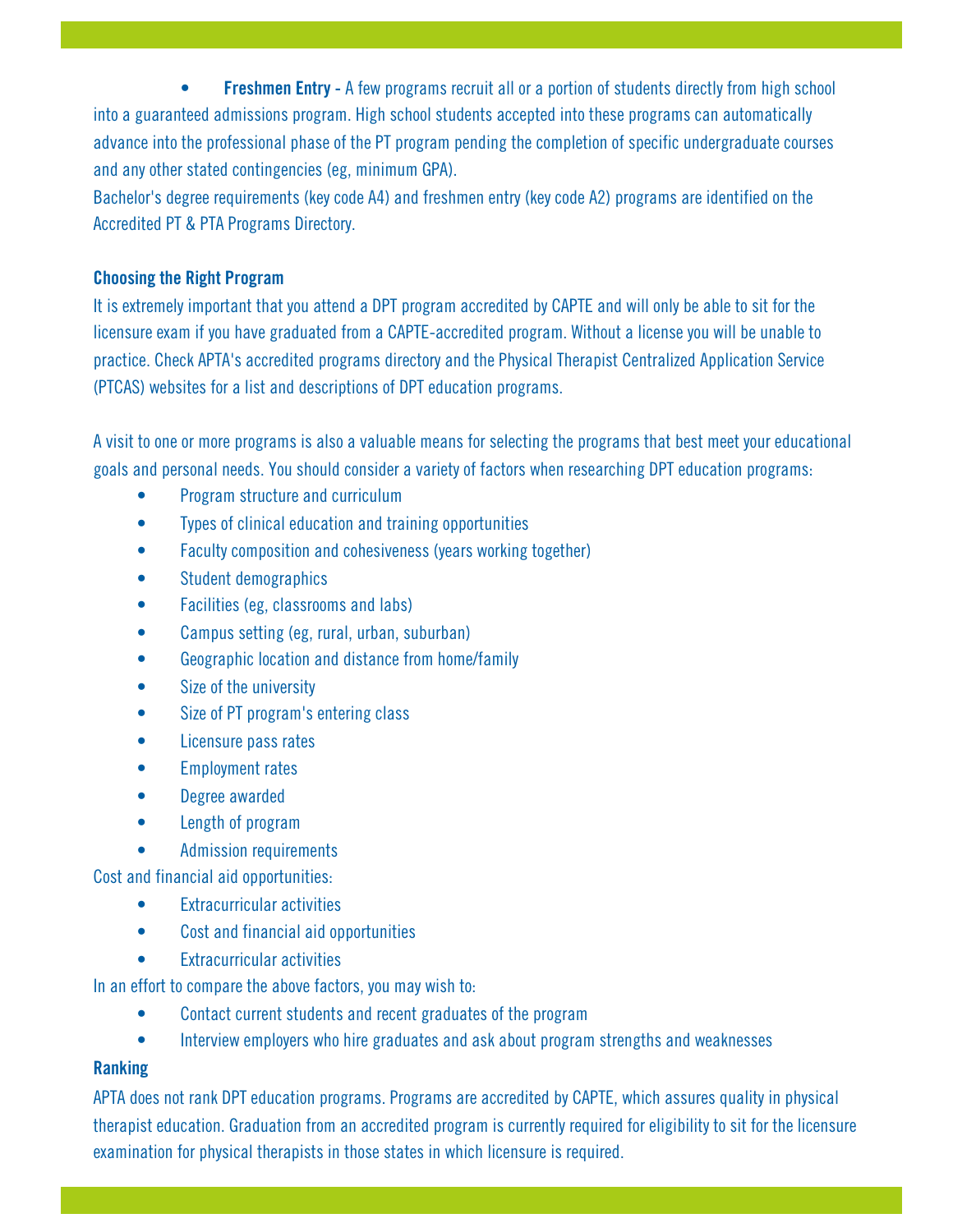#### **Tuition and Fees**

The mean tuition rates per year for DPT programs in 2013 were as follows:

- **Public In-state**: \$**14427** (range: \$3387 to \$45340)
- **Public Out-of-state**: **\$29157** (range: \$8425 to \$65156)
- **Private**: **\$31716** (range: \$19500 to \$94020)

Check the [directory of accredited programs](http://www.capteonline.org/Programs/) and contact the DPT education program directly about [Scholarships,](http://www.apta.org/CurrentStudents/ScholarshipsAwards/)  [Awards, and Grants](http://www.apta.org/CurrentStudents/ScholarshipsAwards/) opportunities.

#### **Furthering Your Education (After Graduation)**

#### **Clinical Residency and Clinical Fellowships**

Licensed physical therapists may choose to pursue a residency or fellowship program to enhance their knowledge and practice.

 **• Clinical Residency:** A clinical residency is a planned program of post-professional clinical and didactic education for physical therapists that is designed to significantly advance a physical therapist resident's preparation as a provider of patient care services in a defined area of clinical practice. It combines opportunities for ongoing clinical supervision and mentoring with a theoretical basis for advanced practice and scientific inquiry.

 **• Clinical Fellowship:** A clinical fellowship is a planned program of post-professional clinical and didactic education for a physical therapist who demonstrates clinical expertise in an area of clinical practice related to the practice focus of the fellowship. (Fellows are frequently post-residency prepared or board-certified specialists.)

A fellowship program must possess a curriculum that:

- Is focused, with advanced clinical and didactic instruction within a subspecialty area of practice;
- Is intensive and includes extensive mentored clinical experience; and,
- Provides a sufficient and appropriate patient population to create an environment for advanced clinical skill building.

#### **Specialty Certification**

Physical therapists have the opportunity to become board-certified clinical specialists through the [American Board of](https://www.apta.org/ABPTS)  [Physical Therapy Specialities \(ABPTS\)](https://www.apta.org/ABPTS). Specialization is the process by which a physical therapist builds on a broad base of professional education and practice to develop a greater depth of knowledge and skills related to a particular area of practice. Specialty certification is voluntary. PTs are not required to be certified in order to practice in a specific area.

Physical therapists can become board-certified specialists in the following areas:

- Cardiovascular and Pulmonary
- Clinical Electrophysiology
- Geriatrics
- Neurology
- Orthopedics
- Pediatrics
- Sports Physical Therapy
- Women's Health